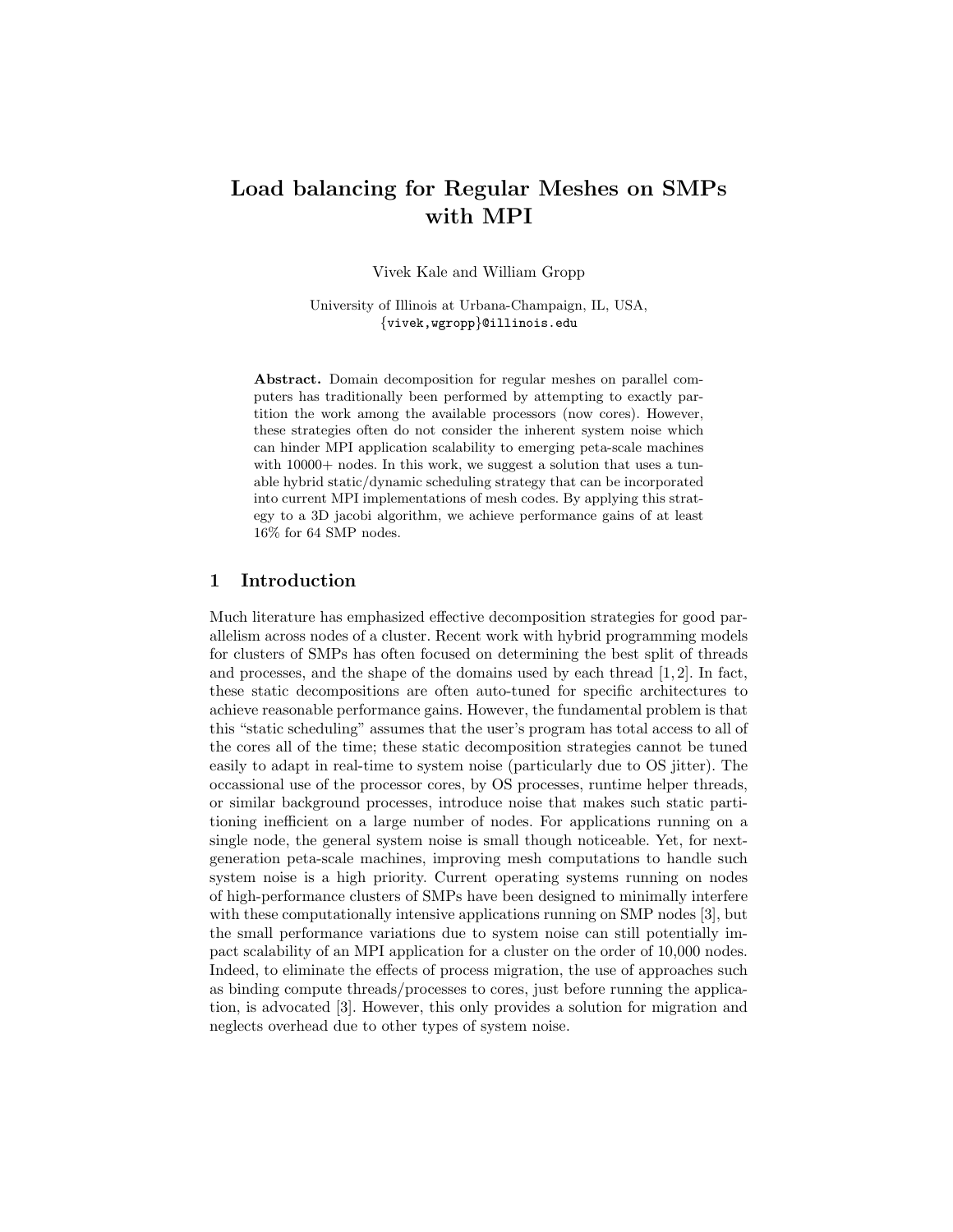In this work, we illuminate how the occassional use of the processor cores by OS processes, runtime helper threads, or similar background processes, introduce noise that makes such static schedules inefficient. In order to performance tune these codes with system noise in mind, we propose a solution which involves a partially dynamic scheduling strategy of work. Our solution uses ideas from task stealing and work queues to dynamically schedule tasklets. In this way, our MPI mesh codes work with the operating system running on an SMP node, rather than in isolation from it.

# 2 Problem Description

Our model problem is an exemplar of regular mesh code. For simplicity, we will call it a Jacobi algorithm, as the work that we perform in our model problem is the Jacobi relaxation iteration in solving a Poisson problem. However, the data and computational pattern are similar for both regular mesh codes (both implicit and explicit) and for algorithms that attempt to evenly divide work among processor cores (such as most sparse matrix-vector multiply implementations). Many MPI implmentations of regular mesh codes traditionally have a predefined domain decomposition, as can be seen in many libraries and microbenchmark suites [4]. This optimal decomposition is necessary to reduce communication overhead, minimize cache misses, and ensure data locality. In this work, we consider a slab decomposition of a 3-dimensional block implemented in MPI/pthreads hybrid model, an increasingly popular model for taking advantage of clusters of SMPs.

We use a problem size and dimension that can highlight many of the issues we see in real-world applications with mesh computations implemented in MPI: specifically, we use a 3D *block* with dimensions  $64 \times 512 \times 64$  on each node for a fixed 1000 iterations. For our 7-point stencil computation, this generates a total of 1.6 GFLOPS per node With this problem size, we can ensure that computations are done out-of-cache so that it is just enough to excercise the full memory hierarchy. The block is partitioned into *vertical slabs* across processes along the X dimension. Each vertical slab is further partitioned into *horizontal slabs* across threads along the Y dimension. Each vertical slab contains a static section(top) and a dynamic section(bottom). We use this decomposition strategy because of its simplicity to implement and tune different parameters in our search space. A MPI border exchange communication occurs between left and right borders of blocks of each process across the YZ planes. The border exchange operation uses MPI Isend and MPI Irecv pair, along with an MPI Waitall.We mitigate the issue of first-touch as noted in [5] by doing parallel memory allocation during the initialization of our mesh.

For such regular mesh computations, the communication between processes, even in an explicit mesh sweep, provides a synchronization between the processes. Any load imbalance between the processes can be amplified, even when using a good (but static) domain decomposition strategy. If even 1% of nodes are affected by system interference during one iteration of a computationally intensive MPI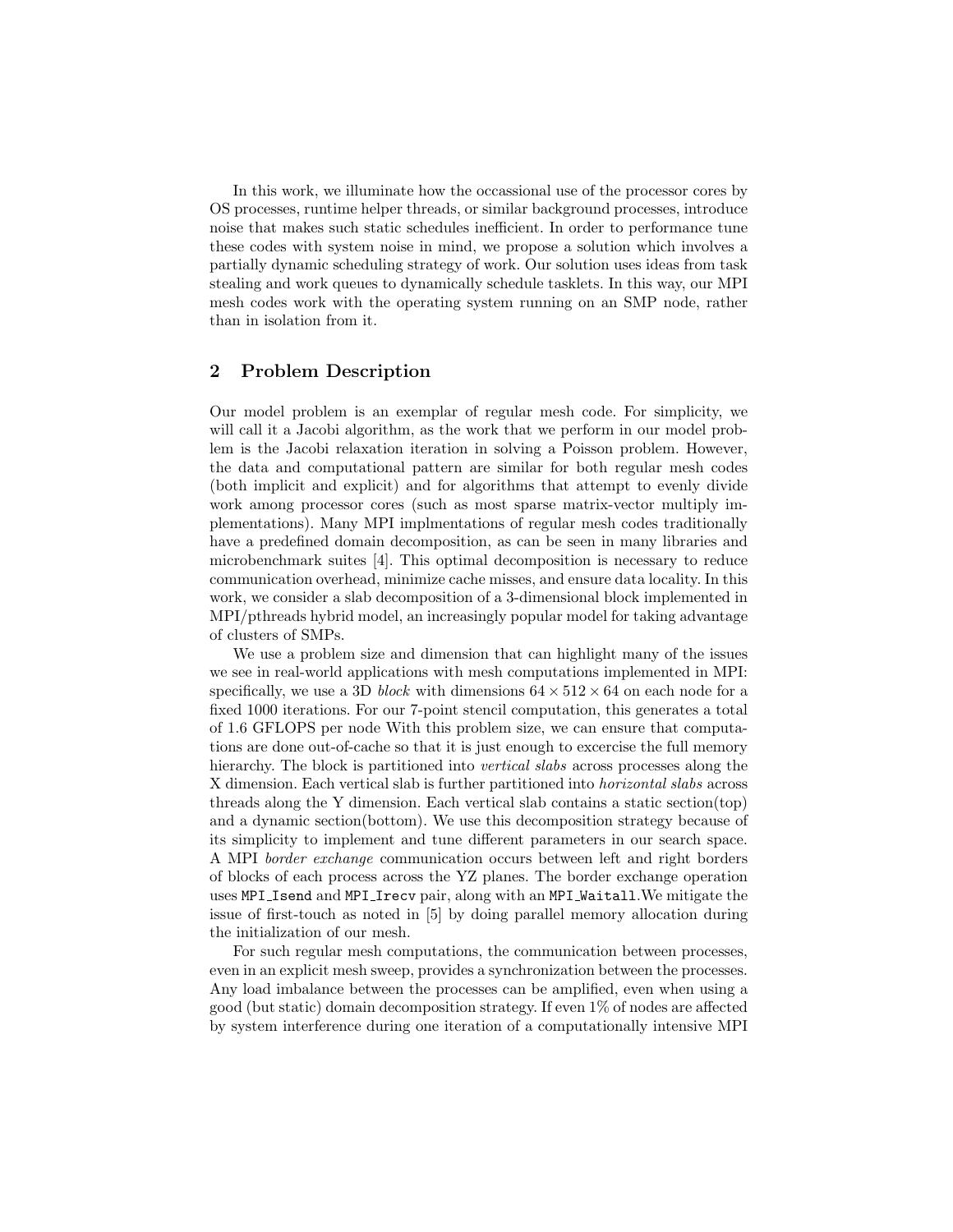application on a cluster with 1000s of nodes, several nodes will be affected by noise during each iteration. Our solution to this problem is to use a partially dynamic scheduling strategy, and is presented in the section that follows.

# 3 Performance Tuning Experimentation

#### 3.1 Performance Tuning Technique

The technique for supporting dynamic scheduling of computation was implemented with a queue that was shared among threads. Each element of the shared queue (we refer to it as a tasklet) contains the specification of what work the thread executing this tasklet is responsible for, and a flag indicating whether the tasklet has been completed by a thread. In order to preserve locality (so that in repeated computations the same threads can get the same work), we also maintain an additional tag specifying the last thread that ran this tasklet. In the execution of each iteration of the Jacobi algorithm, there are 3 distinct phases: MPI communication, statically scheduled computation, and dynamically scheduled computation. In phase 1, thread 0 does the MPI communication for border exchange. During this time, all other threads must wait at a thread barrier. In phase 2, a thread does all work that is statically allocated to it. Once a thread completes its statically allocated work it immediately moves to phase 3, where it starts pulling the next available tasklet from the queue shared among other threads, until the queue is empty. As in the completely static scheduled case, after threads have finished computation, they will need to wait at a barrier before continuing to the next iteration. The percentage of dynamic work, granularity/number of tasklets, and number of queues for a node, is specified as parameter. Through our experimental studies of tuning our dynamic scheduling strategy, we pose the following questions:

- 1. Does partially dynamic scheduling improve performance for mesh computations that have traditionally been completely statically scheduled?
- 2. What is the tasklet granularity we need to use for maintaining load balance of tasklets across threads?
- 3. In using such a technique, how can we decrease the overheads of synchronization of the work queues used for dynamic scheduling?
- 4. What is the impact of the technique for scaling to many nodes?

In the sections that follow, we first demonstrate the benefits of partial dynamic scheduling on one node in 3.2. Section 3.3 describes the effect of task granularity. Section 3.4 examines the impact on MPI runs with multiple nodes. Our experiments were conducted on a system with Power575 SMP nodes with 16 cores per node, and the operating system was IBM AIX. We assign a compute thread to each core, ensuring that the node is fully subscribed (ignoring the 2-way SMT available on these nodes as there are only 16 sets of functional units). If any OS or runtime threads need to run, they must take time away from one of our computational threads.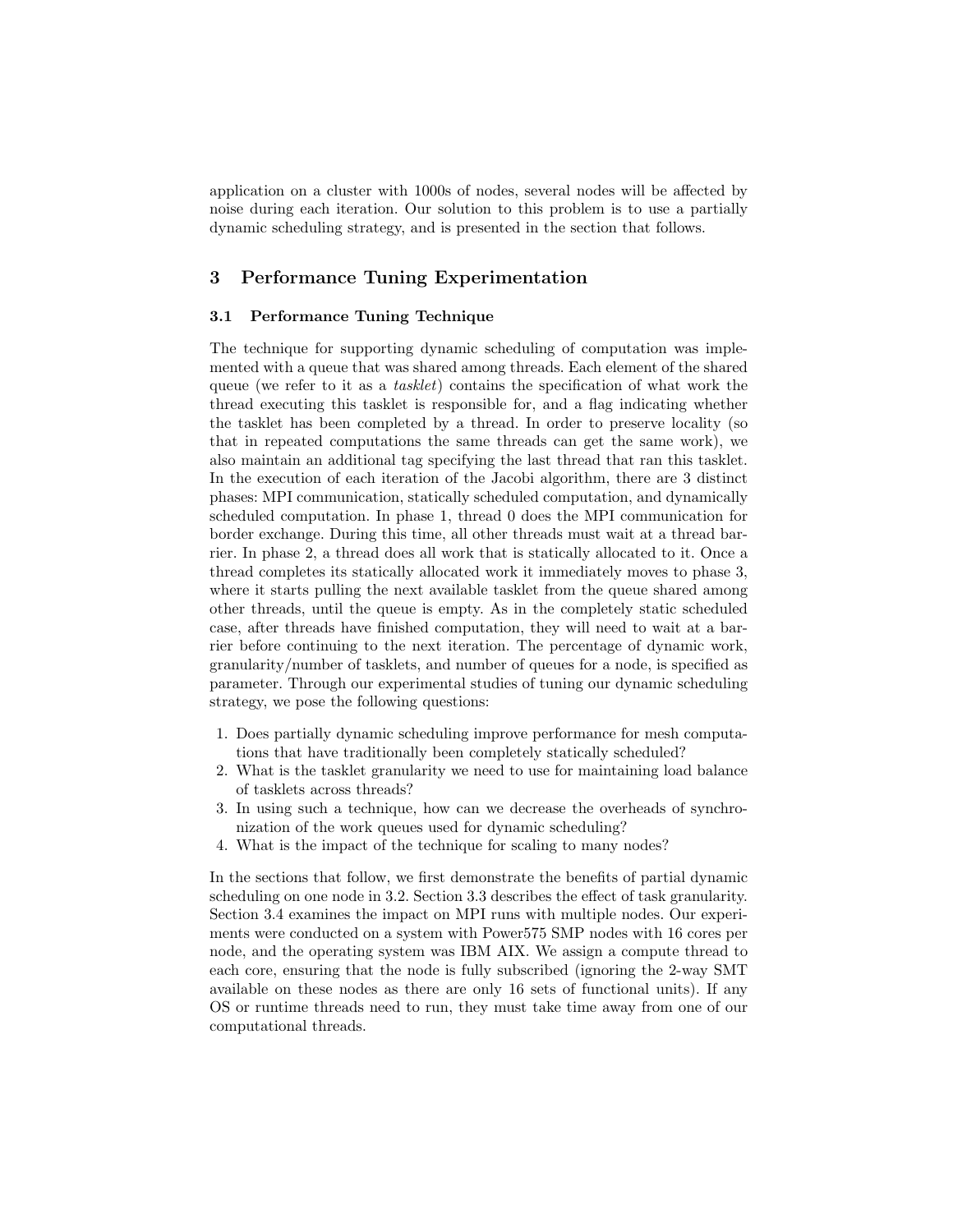#### 3.2 Reducing impact of OS jitter: Dynamic vs Static scheduling

As mentioned above, threads first complete all static work assigned to it. Once a thread completes this stage, it moves to the dynamic phase, where it dequeues tasklets from the task queue. In the context of the stencil computation experimentation we do, each thread is assigned a horizontal slab from the static region at compile time. After a thread fully completes its statically allocated slab, it completes as many tasklets of the dynamic region as it can. The number of tasklets is a user-specified parameter. To explore the impact of using dynamic scheduling with locality preference, we enumerate 4 separate cases, based on the dynamic scheduling strategy.

- 1. 0% dynamic: Slabs are evenly partitioned, with each thread being assigned one slab. All slabs are assigned to threads at compile-time.
- 2. 100% dynamic + no locality: All slabs are dynamically assigned to threads via a queue.
- 3. 100% dynamic + locality: Same as 2, except that when a thread tries to dequeue a tasklet, it first searches for tasklets that it last executed in a previous jacobi iteration.
- 4. 50% static, 50% dynamic + locality: Each thread first does its static section, and then immediately starts pulling tasklets from the shared work queue. This approach is motivated by a desire to reduce overhead in managing the assignment of tasks to cores.

For the cases involving dynamic scheduling, we initially assume the number of tasklets to be 32, and that all threads within an MPI process share one work queue. We preset the number of iterations to be 1000 (rather than using convergence criteria) to allow us to more easily verify our results. In our experiments, we choose 1000 iterations as this adequately captures the periodicity of the jitter induced by the system services during a trial [3]. Figure 1 below shows the average performance we obtained over 40 trials for each of these cases. From the figure, we can see that the 50% dynamic scheduling gives significant performance benefits over the traditional static scheduling scheduling case. Using static scheduling, the average execution time we measure was about 7.00 seconds of wall-clock time. We make note that of the 40 trials we did, we obtained 6 lucky runs where the best performance we got was in the range 6.00 - 6.50 seconds. The remaining 34 runs were between 7.00 - 8.00 seconds. Using fully dynamic scheduling with no locality, performance was slightly worse than the statically scheduled case. For this case, there were some small performance variations (within 0.2 seconds) across the 40 trials; these were most probably due to the varying number of cache misses, in addition to system service interference. Using locality with fully dynamic scheduling, the performance variations over 40 trials here were even lower (within 0.1 seconds). Using the 50% dynamic scheduling strategy, the execution time was 6.53 seconds, giving us over 7% performance gain over our baseline static scheduling. Thus, we notice that just by using a reasonable partially dynamic scheduling strategy, performance variation can be reduced and overall performance can be improved. In all cases using dy-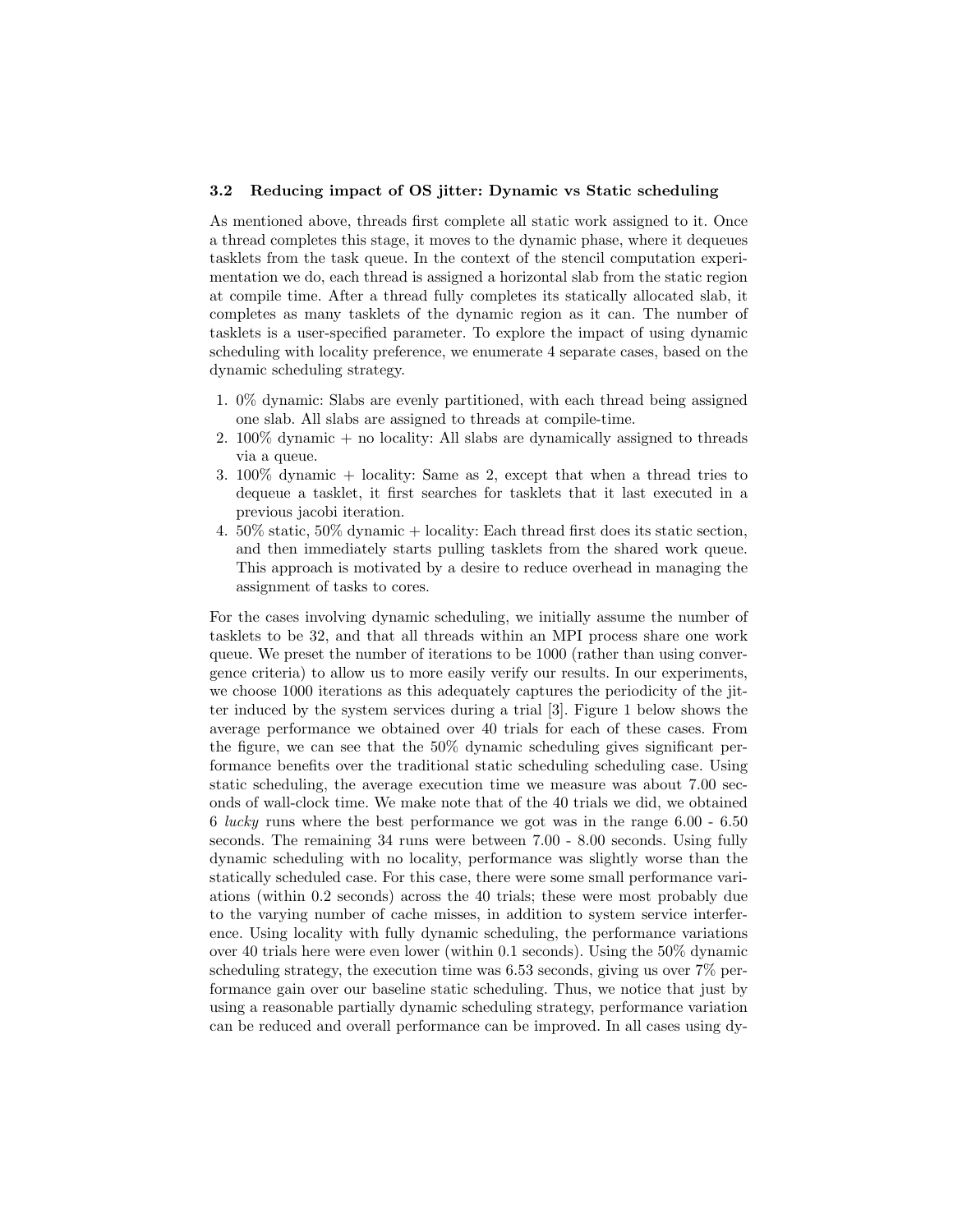

Fig. 1. The performance of different scheduling strategies used with the Jacobi Computation with 64 by 512 by 64 size block.

namically scheduling, the thread idle times(not shown here) contribute to the largest percentage overhead. The high overhead in case 2 is likely attributed to the fact that threads suffer from doing non-local work. Because some threads suffer cache misses while others do not, the overall thread idle time (due to threads waiting at barriers) could be particularly high.

#### 3.3 Tuning Tasklet Granularity for Reduced Thread Idle Time

As we noticed in the previous section, the idle times account for a large percentage of the performance. Total thread idle time (summed across threads) can be high because of load imbalance. Our setup above used 32 tasklets. However, the tasklets may have been too coarse grained (each tasklet has a 16-plane slab). With very coarse granularity, performance suffers because threads must wait (remain idle) at a barrier, until all threads have completed their dynamic phase. As a first strategy, we varied the number of tasklets, using 16, 32, 64, 96, and 128 tasklets as our test cases. The second strategy, called skewed workloads, addresses the tradeoff between fine-grain tasklets and coarse-grain tasklets. In this strategy, we use a work queue containing variable sized tasklets, with larger tasklets at the front of the queue and smaller tasklets towards the end. Skewed workloads reduce the contention overhead for dequeuing tasklets (seen when using fine-granularity tasklets) and also reduce the idle time of threads (seen when using coarse-grain tasklets). In figure 2, we notice that as we increase number of tasklets from 16 to 64 tasklets (decreasing tasklet size) we obtain significant performance gains, and the gains come primarily from the reduction in idle times. Overall, we notice that the performance increases rapidly in this region. As we increase from 64 to 128 tasklets, performance starts to decrease, primarily due to the contention for the tasklets and the increased dequeue overhead. We also see that performance of the skewed strategy (especially with 50% dynamic scheduling) is comparable to that of 64 tasklets, which has the best performance. In this way, a skewed strategy can yield competitive performance without needing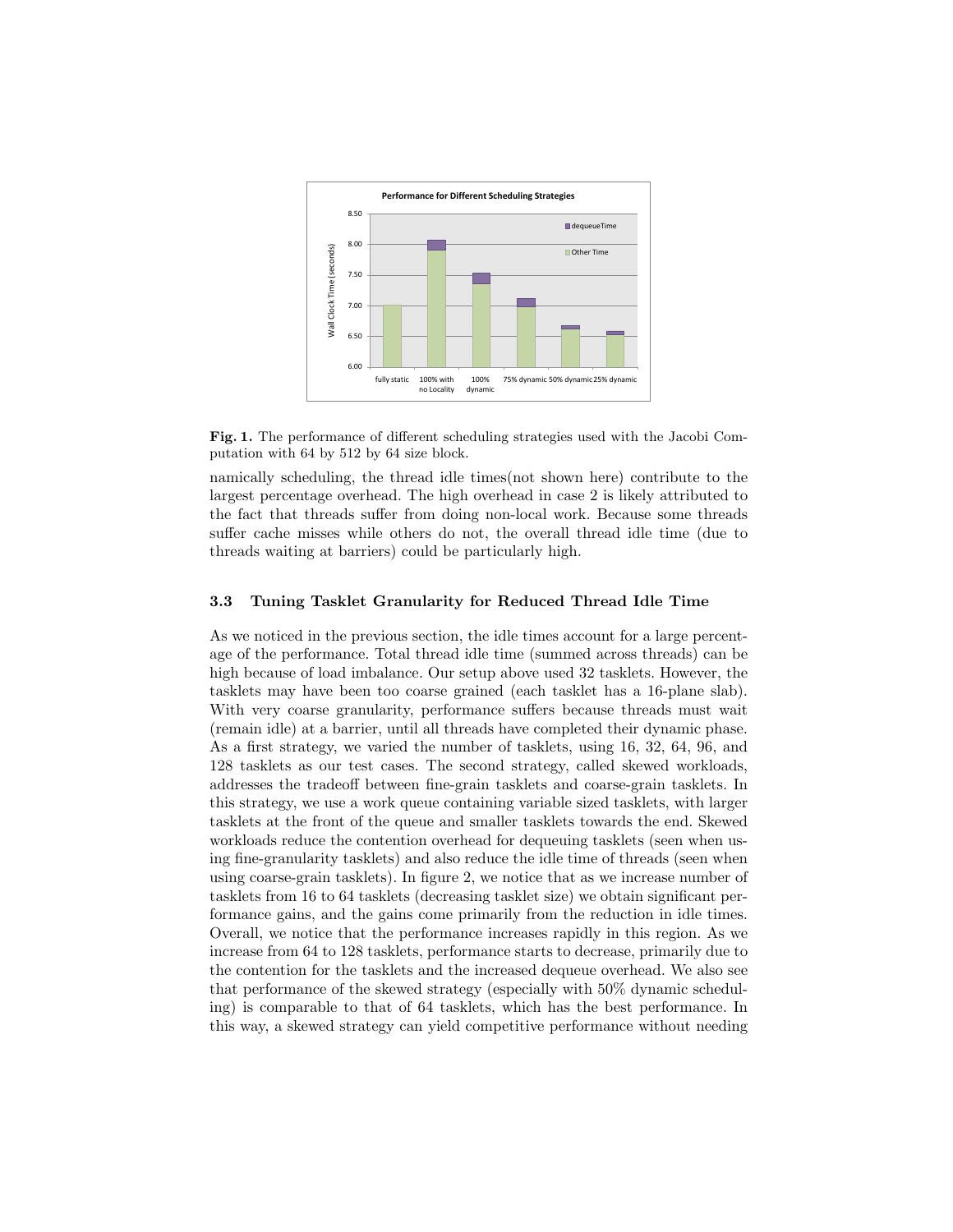



to predefine the tasklet granularity. To understand how tuning with a skewed workload benefits performance, figure 3 shows the distribution of timings for each of the 1000 iterations of the jacobi algorithm, comparing between static scheduling, 50% dynamic scheduling with fixed size tasklets, and 50% dynamic scheduling with skewed workloads. Using static scheduling, the maximum iteration time was 9.5 milliseconds(ms), about  $40\%$  larger than the average time of all iterations. Also, the timing distribution is bimodal, showing that half the iterations ran optimally as tuned to the architecture(running in about 6 ms), while the other half were slowed down by system noise(running in about 7.75) ms). Using 50% dynamic scheduling, the maximum iteration time is reduced to 8.25 ms, but it still suffers due to dequeue overheads, as can be seen by the mean of 7.25 ms. By using a skewed workload strategy, we see that the max is also 8.25 ms. However, the mean is lower (6.75 ms) than that seen when using fixed size tasklets, because of the lower dequeue overhead that this scheme provides. The skewed workloads provided 7% performance gains over the simple 50% dynamic scheduling strategy, which uses fixed-size coarse-grain tasklets of size 32. Furthermore, the reduced max time when using dynamic scheduling indicates that our dynamic scheduling strategy better withstands perturbations caused by system noise.

#### 3.4 Using our technique to improve Scalability

For many large MPI applications (especially with barriers) running on many nodes of a cluster, even a small system service interruption on a core of a node can accumulate to offset the entire computation, and degrade performance. In this way, the impact of a small load imbalance across cores is amplified for a large number of processes. This reduces the ability for application scalability, particularly for a cluster with a very large number of nodes (and there are many machines with more than 10000 nodes). To understand how our technique can be used to improve scalability, we tested our skewed workload with a 50% dynamic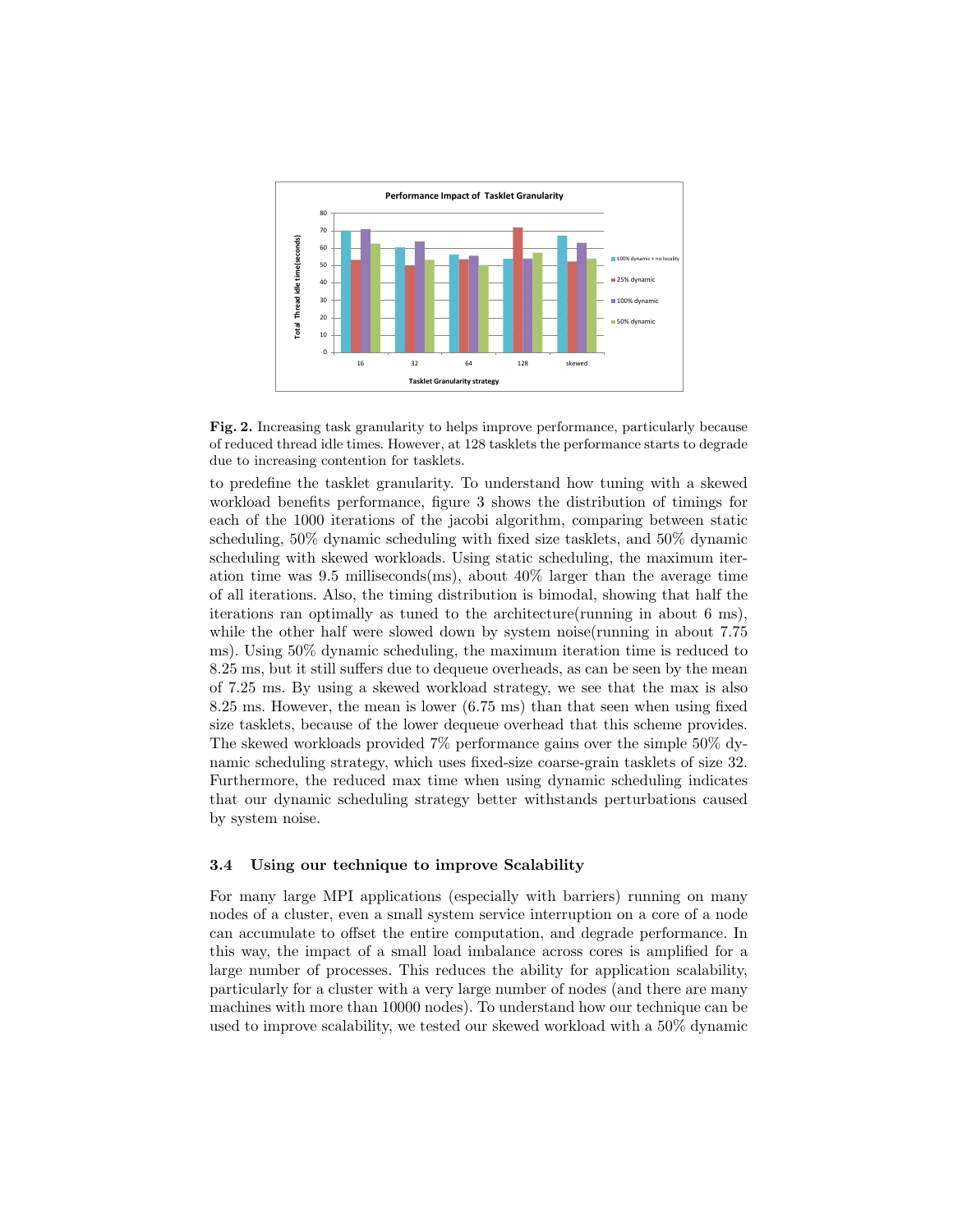

Distribution of Iteration times for 50% dynamic, with 64 tasklets 1000 iterations, 64 x 512 x 64



Distribution of iteration times for 50% dynamic scheduling (skewed tasklet workload) 1000 iterations, 64 x 512 x 64



Fig. 3. Histogram view showing the performance variation of iterations for static scheduling, 50% dynamic scheduling with fixed-size tasklet granularity, and 50% dynamic scheduling with skewed workload strategy.

scheduling strategy on 1, 2, 4, 8, 16, 32, and 64 nodes of a cluster. One core of a node was assigned as a message thread to invoke MPI communication (for border exchanges) across nodes. We used the hybrid MPI/pthread programming model for implementation. Figure 4 shows how as we increase the number of nodes, using 50% dynamic scheduling always outperforms the other strategies and scales well. At 64 nodes, the 50% dynamic scheduling gives us on average a 30% performance improvement over the static scheduled case. As we can see for the case with static scheduling, a small overhead due to system services is amplified at 2 nodes and further degrades as we move up to 64 nodes. In contrast, for the 50% dynamic scheduling strategy using skewed workloads, the performance does not suffer as much when increasing the number of nodes, and our jitter mitigation techniques' benefits are visible at 64 nodes. To see the reasons for better scalability, we consider the iteration time distributions for 1 node in our 64 node runs, as shown in figure 5 (the distributions across all nodes were roughly the same). Compared to the top left histogram of figure 3, the histogram in figure 5 shows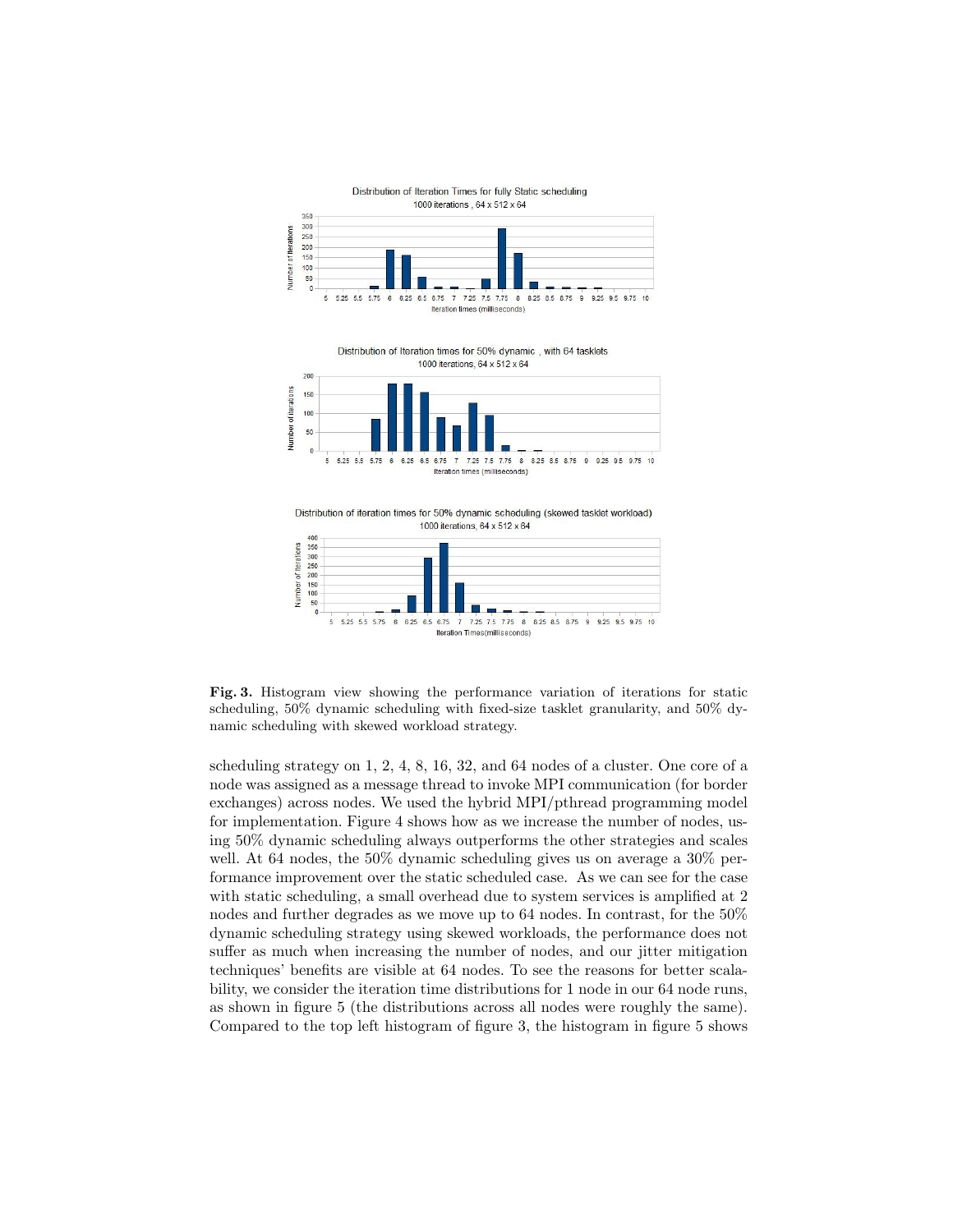

Fig. 4. Scalability results show that the 50% dynamic scheduling strategy performs better and also scales well compared to the traditional static scheduling approach.



Fig. 5. The histograms (taken from node 0) in a 64 node run are shown. The left histogram corresponds to the static scheduling technique, while the right histogram corresponds to the 50% dynamic scheduling technique.

that the distribution has shifted significantly to the right for static scheduling. This makes sense since each node's jitter occurs at different times. The chain of dependencies through MPI messaging for border exchanges compounds the delay across nodes in consecutive iterations.With dynamic scheduling, the distribution has not shifted as much. For example, the mode(the tallest line) only shifted from 6.75 ms to 7.00 ms. This is because in each iteration, the node that experiences noise mitigates its effect by scheduling delayed tasklets to its other threads.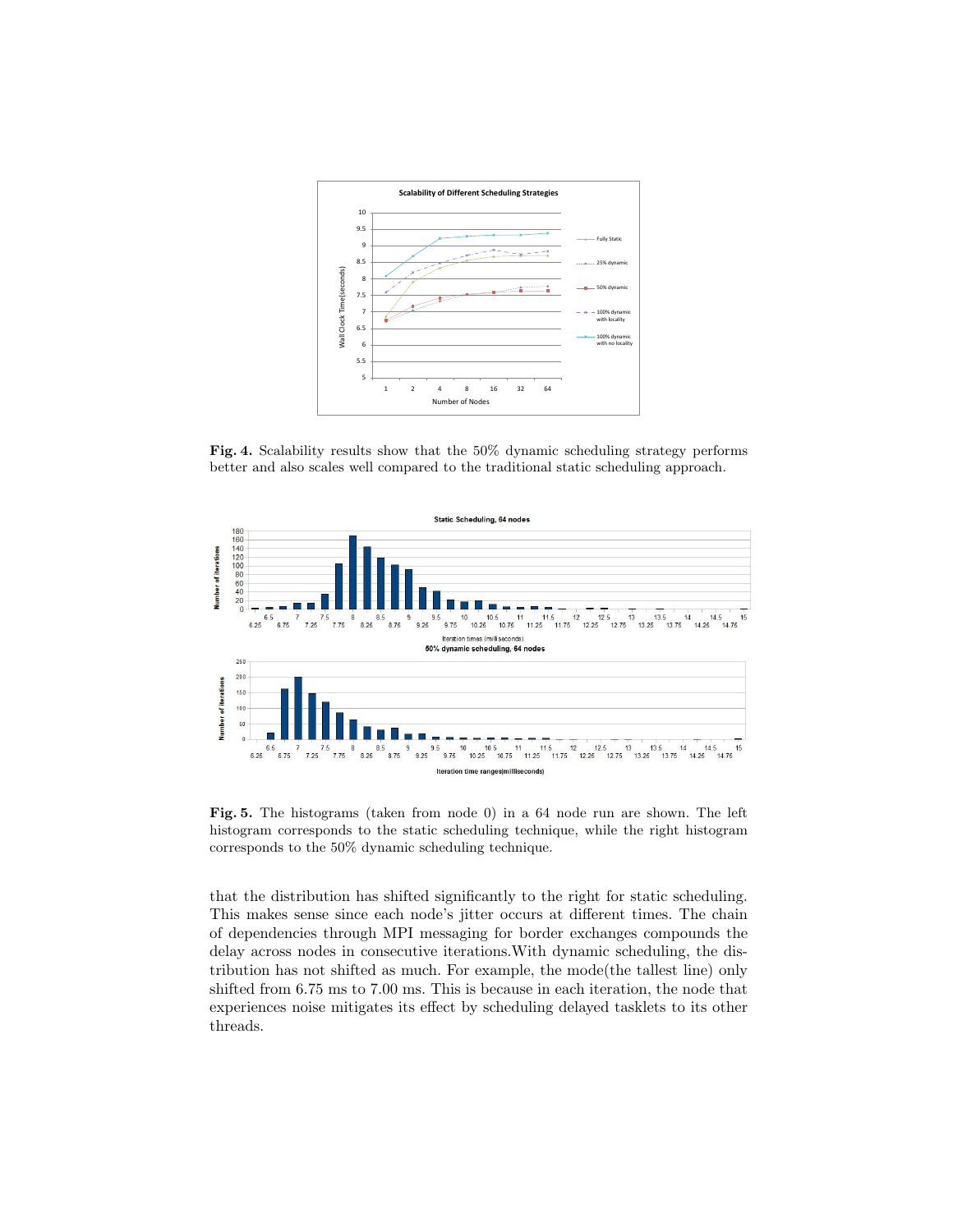## 4 Related Work

The work by [1, 5] shows how regular mesh (stencil) codes can be auto-tuned onto a multi-core architecture by enumerating different parameters and using sophisticated machine learning techniques to search for the best parameter configurations. In their work, the search space is based on the architectural parameters. In our work, we suggest another issue that one should be aware of for tuning codes: the random system noise incurred by OS-level events.

Cilk is a programming library [6] intended to enhance performance of many multi-core applications, and uses the ideas of shared queues and work stealing to dynamically schedule work. While the implementation of our dynamic strategy is similar to the Cilk dynamic scheduling strategy, we propose using a dynamic scheduling strategy for just the last fraction of the computation, rather than all of it. Furthermore, our method is locality-aware and allows one to tune this fraction of dynamic scheduling to the inherent system noise. We believe this can be particularly beneficial to scientific codes that are already optimally partitioned across nodes and tuned for the architecture. In [7] dynamic task scheduling with variable task sizes is used as a method for optimizing ScaLaPack libraries. Our work uses predefined, but tuned, task sizes that mitigate the system noise, without incurring dynamic scheduling overhead.

The work in [8] identifies, quantifies, and mitigates sources of OS jitter mitigation sources on large supercomputer. This work suggests different methodologies for handling each type of jitter source. This study suggests primarily modifying the operating system kernel to mitigate system noise. Specific methods for binding threads to cores [9] have been shown to have effect in reducing system interference (particularly process migration and its effects on cache misses) for high-performance scientific codes. However, these approaches cannot mitigate all system noise such as background processes or periodic OS timers. Our approach involves tuning an MPI application to any system noise, rather than modifying the operating system kernel to reduce its interference. In addition, the techniques we present can be used in conjunction with thread binding or other such techniques, rather than as an alternative.

## 5 Conclusions and Future Work

In this work, we introduced a dynamic scheduling strategy that can be used to improve scalability of MPI implementations of regular meshes. To do this, we started with a pthread mesh code that was tuned to the architecture of a 16 core SMP node. We then incorporated our partially dynamic scheduling strategy into the mesh code to handle inherent system noise. With this, we tuned our scheduling strategy further, particularly considering the grain size of the dynamic tasklets in our work queue. Finally, we added MPI for communication across nodes and demostrated the scalability of our approach. Through proper tuning, we showed that our methodology can provide good load balance and scale to a large number of nodes of our cluster of SMPs, even in the presence of system noise.